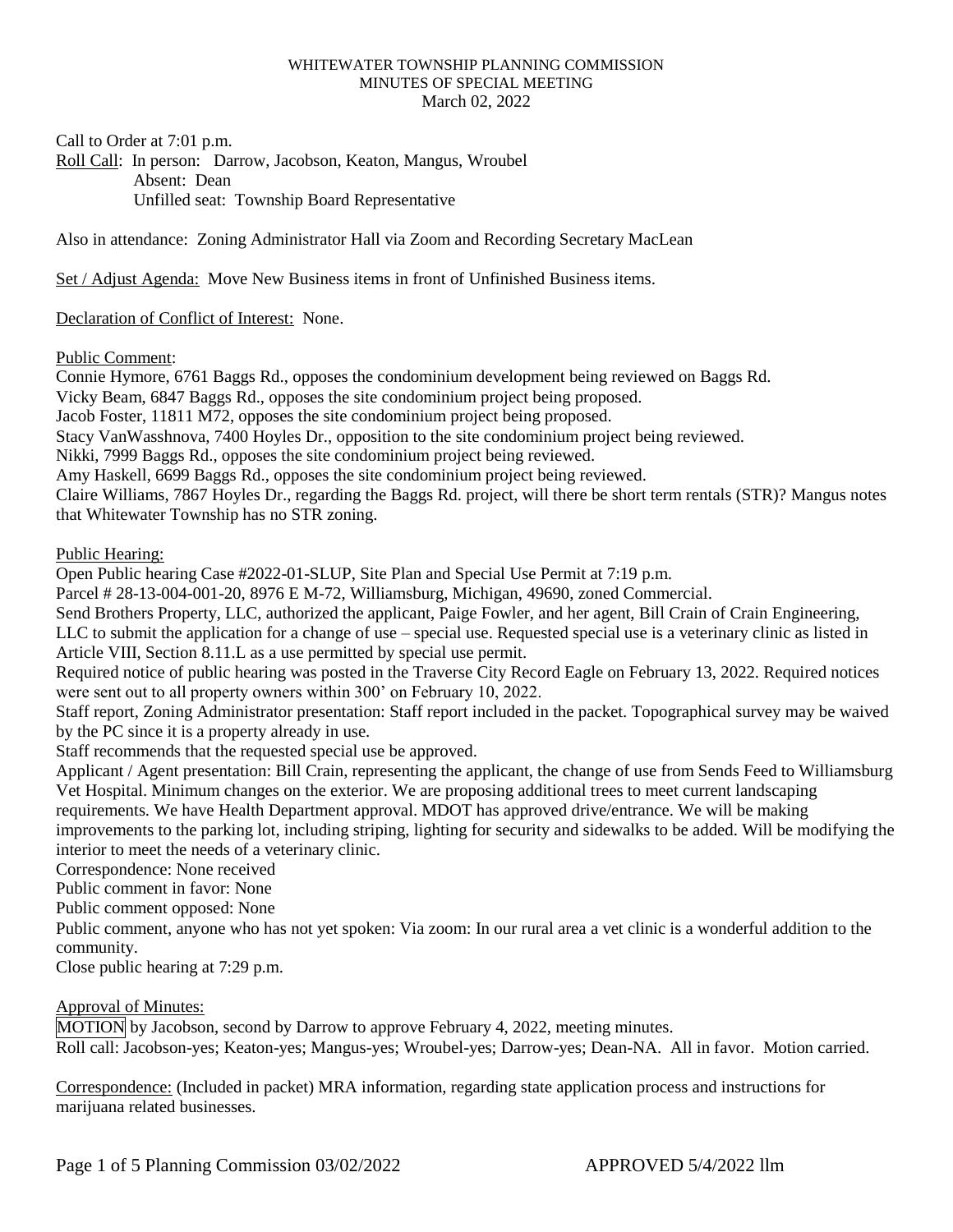### Reports:

*Zoning Administrator Report, Hall*: There is development pressure in Whitewater Township. Very important to engage the public during the Master Plan review process. Permit activity is slow at this time of year. Continue to have multiple inquiries along the M72 corridor.

*Chair's Report, Mangus*: Welcome Al Keaton, first meeting to join us – thank you. *Township Board Representative,vacant:* None assigned *ZBA Representative,Wroubel:* No cases in February. *Committee Reports:* None. *Additional Items:* None.

New Business before the Unfinished Business (see below)

Unfinished Business:

- 1. Special meeting, March 11, 2022, 7 p.m., with or without Mr. Grobbel: Master Plan: Go through and present to Grobbel as a group. Want it to be worded in a way we can explain to the public when questions arise. Mean what we say, say what we mean. (Mr. Grobbel will be available on the 11th)
- 2. Bylaws yearly review: Wording regarding the PC member to the ZBA selection process. Regarding PC membership categories to be included / represented: Change littoral to water front. Conflict of interest. Rule of necessity. If it inhibits the functionality of the commission the conflict is over written. Specify the exception in the bylaws – section 6, add line number 4, these guidelines shall be superceded when the "rule of necessity" is invoked. Approve with changes as proposed. MOTION by Keaton, second by Jacobson to approve the bylaw changes as discussed.

Roll call vote: Keaton-yes; Mangus-yes; Wroubel-yes; Darrow-yes; Dean-NA; Jacobson-yes. Motion carried.

3. Election of officers: Dean is not up for Vice Chair at this time. Description of position duties. Jacobson nominates Mangus as Chair – Mangus accepts nomination. MOTION by Jacobson, second by Wroubel, for Mangus to continue as Chair. Roll call vote: Mangus-yes; Wroubel-yes; Darrow-yes; Dean-NA; Jacobson-yes; Keaton-yes. Motion carried.

Keaton nominates Jacobson as Vice Chair. Jacobson accepts. MOTION by Keaton, second by Darrow, for Jacobson as Vice Chair. Roll call vote: Wroubel-yes; Darrow-yes; Dean-NA; Jacobson-yes; Keaton-yes; Mangus-yes. Motion carried.

Wroubel nominates Keaton as Secretary, Keaton accepts.

MOTION by Wroubel, second by Darrow for Keaton as Secretary

Roll call vote: Darrow-yes; Dean-NA; Jacobson-yes; Keaton-yes; Mangus-yes. Wroubel-yes. Motion carried. 4. Article 25, Special Use Permits guidelines. Discussion: The Board did not put the requested moratorium in.

Explanation: Site Plan review and Special Use permit in our zoning ordinance are mixed. Site plan review is pretty clear cut. Special use permits are much more extensive / complicated with discretionary options. Does it match with the Master Plan, etc. Special Use and Site Plan review standards are vital.

Step through the draft provided by Mr. Grobbel. Numbering will have to be adjusted to coincide with the rest of the ordinance.

Discussion: Consensus to remove the word Treasurer at the bottom of page one.

Page two okay.

Page three, detailed site plan as specified . . . include "unless waived or determined to be unnecessary by the PC". Utility providers (adjust the number and lettering throughout). Utility providers "as required" or "when deemed necessary".

Page four and five are okay.

Page six: Special use: Zoning Administration approval with guidance. Clarity on who is the township representative. Mutual agreement – minor changes may be approved by the ZA, major changes or those out of the scope of the ZA's authority shall be referred to the PC. Shall be signed by the ZA and the applicant. Page seven okay,

Page eight: revocation: verbiage change, in writing for paper trail.

Page 2 of 5 Planning Commission 03/02/2022 <br>APPROVED 5/4/2022 llm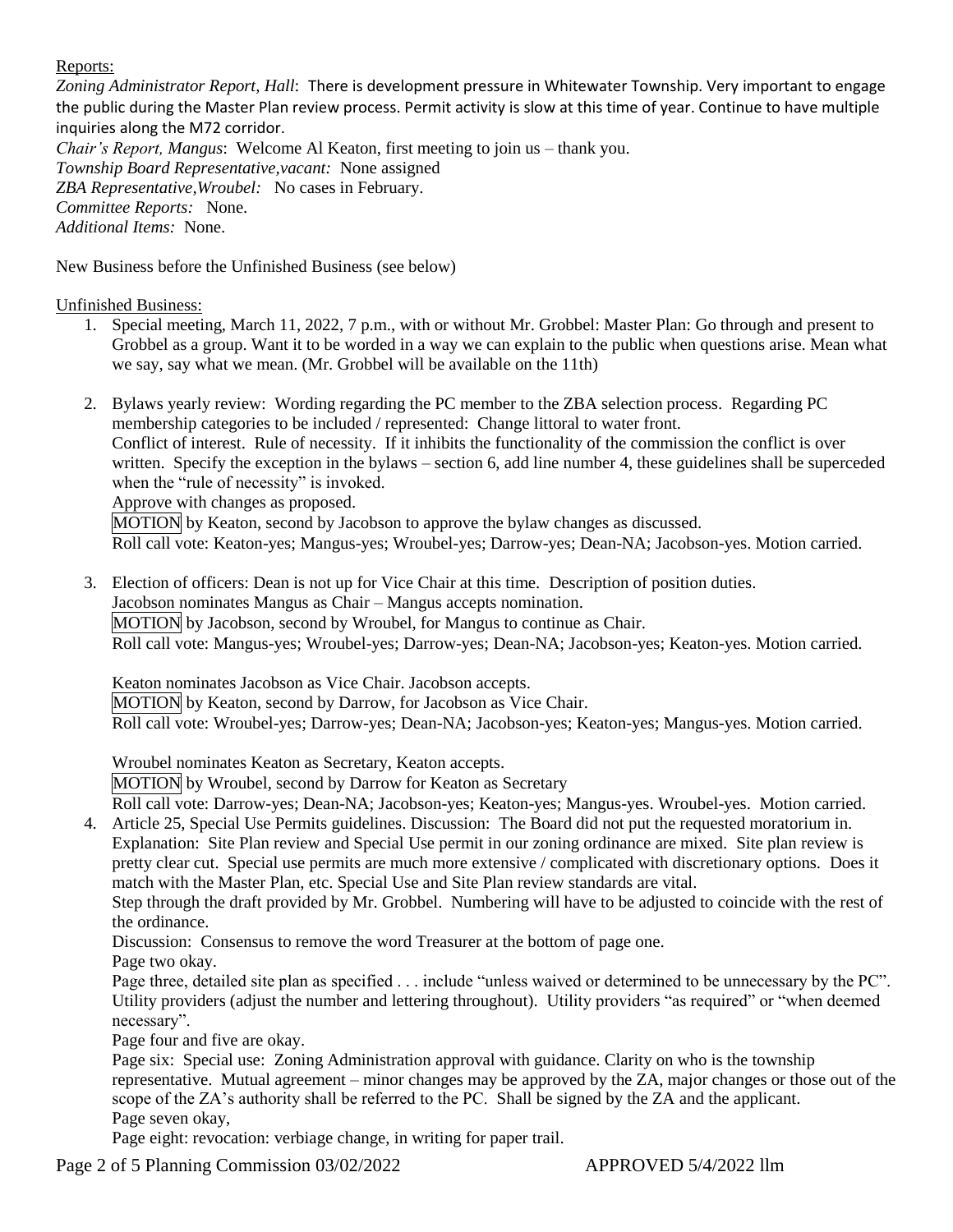Page nine okay.

Send to Grobbel for final touches. Make adjustments at the meeting if necessary. MOTION by Jacobson, second by Keaton, to bring Article 25, Special Use Permits guidelines to a public hearing at the next regular meeting on April 6, 2022, with the proposed changes. Roll call vote: Mangus-yes; Wroubel-yes; Darrow-yes; Dean-NA; Jacobson-yes; Keaton-yes. Motion carried.

(Public hearing notice needs to go out by the 20th, information to the Clerk as soon as possible.)

- 5. Article 12, Setbacks and corresponding recommendations. Postpone discussion to next meeting. Please review before the next meeting. Density per acre, campground and apartments. Apartments are allowed, campgrounds are allowed. Cluster development, overall density. Apartments have not been needed to be addressed previously. People can request a zoning change and / or request PUD.
- 6. Marihuana proposed Zoning Ordinance Amendment #79, Medical. Postpone to April meeting. Will have the proposed draft.

## New Business:

1. Public Hearing, Special Use Permit, Veterinary Clinic, Case #2022-01-SLUP, Site Plan and Special Use Permit. Discussion of appeal: It will be a small animal only clinic. We may come back for potential growth. No boarding or grooming. Monday-Friday. Basic pet care and surgeries. No overnight stays. If animals require overnight care the clinic is partnering with Bay Area Hospital (BAH) where they will be taken if necessary. BAH has 24 hour care available.

Specific bio-hazard waste will be handled via a pickup service.

Looks like a good fit for the property and good for the community. Will be nice to have a local vet. Good fit for the community with minimal change.

The proximity to the road will make it extremely not likely to have escaped animals make it to the highway. There will be direct entrance doors to exam rooms. Vestibule will be an additional area to corral running animals. Existing sign will be used and updated.

Zoning Administrator findings of fact stated in the ZA staff report are specifically regarding the site plan, not the special use. 1.) Property is located in the C1-Commercial zoning district of Whitewater Township. 2.) Veterinary clinics, veterinary hospitals and related kennel facilities are listed as special uses in the C1- Commercial zoning district. 3.) Article XXV, Section 25.18 of the Whitewater Township Zoning Ordinance does not allow the Zoning Administrator review for a "special" use. 4.) There is no "minimum" lot size listed for a lot/parcel located in the Commercial zoning district. 5.) The maximum lot width to depth ratio of 4:1 is not exceeded. 6.) This is (more or less) a change of use. 7.) The proposed use is in accordance to the general health, safety and welfare of the community.

Planning Commission Findings of Fact:

1.) Whereas Williamsburg Veterinary Hospital (WVH) meets all requirements of the Whitewater Township zoning ordinance.

2.) Whereas, this facility is supported by the Master Plan in that it is compatible with the surrounding businesses and this community.

3.) Whereas this facility is supported by the Master Plan in that it supports the compact nature of the commercial district.

4.) Whereas this facility is in keeping with the rural character.

Additional provision: No topographical survey needed as there are no alterations to the topography of the property or parking lot. PC feels the need for the survey is not warranted. There will be additional trees added along M72.

Decision: Approve the facility as proposed.

MOTION by Keaton, second by Wroubel to approve Case #2022-01-SLUP to allow the special use as allowed in Article 8.11.L, veterinary clinics, veterinary hospitals and related kennel facilities, based on the stated findings of fact.

Roll Call vote: Darrow-yes; Jacobson-yes; Keaton-yes; Mangus-yes; Wroubel-yes; Dean-NA. Motion carried.

2. Preliminary Site Plan Review – Equine Veterinary Clinic. This will require a public hearing in the future. No one is available. Will postpone until such time that the applicant can be here or they can work with the ZAand go directly to public hearing.

Page 3 of 5 Planning Commission 03/02/2022 <br>APPROVED 5/4/2022 llm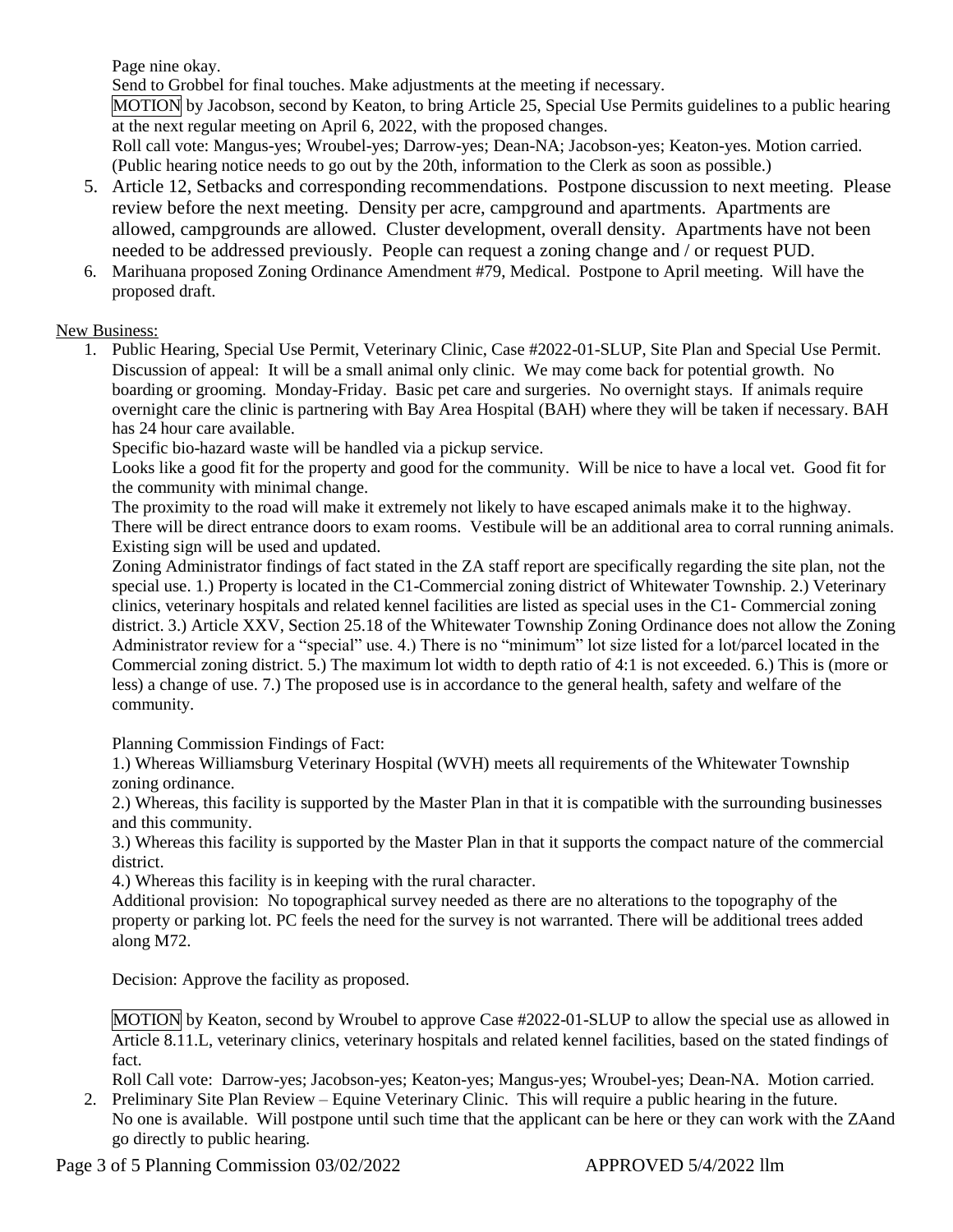3. Preliminary Site Plan Review – Site Condo: Hall: The Planning Commission has a tough job balancing property rights and zoning. We are here because the Zoning Ordinance says we need to be here. You will notice site condominiums are permitted in all zoning districts as basic property rights.

Mansfield Land Use Consultants – Doug Mansfield. On approximately 30 acres they are proposing 22 units/parcels for single family homes. It will be serviced by a private road off Baggs Road. Each site will have its own well and septic. We wanted to let you know what is going on while testing and work is being done. There will be a condo association, bylaws, etc.

Being addressed: soil analysis is being done, drainage basin, ponds, storm water permit, health department, soil erosion, etc., will all be done and brought forth before the public hearing for your review.

Mangus recommends early discussions with the fire chief? Encourage you to contact Chief Flynn.

Is there a concern that there are currently lots and parcels available in the township already? No.

Green space? There will be no common elements.

Is there going to be a buffer zone? Going to maintain the character of the area.

Please contact Bob Hall if there are any concerns.

Mangus notes that everyone wants the most use of their land. Everyone around you wants you to not make the most use of your land. If you want to control the property next to you, buy it.

Recommend the sales pitch includes notification that the property is in the AG district.

Large lots, beautiful homes across Baggs Road.

Balancing act between number of lots and the monies it cost to create roads and supply electric and utilities. Is anyone considering our Master Plan? Is this allowed by our Master Plan? The Master Plan is a guide, the Zoning Ordinance is the law and the ZO allows for site condominiums.

There is a lot of confusion when the word condo is used. Site condo is more like a subdivision – residential community with single family homes.

Does the plan meet the law of the zoning ordinance?

Will there be another road required by the fire department?

Reminder that site condo is not a special use. There is a lot that needs to be done and we would be highly amazed if we would see a public hearing.

Recommend the PC set an escrow fee amount.

Developer just wanted to let everyone know what is going on and will be back with the completed information.

MOTION by Jacobson, second by Darrow to set a preliminary escrow fee of \$2,500 to be held for, what we will call, the Baggs Road site condo project.

Roll Call vote: Jacobson-yes; Keaton-yes; Mangus-yes; Wroubel-yes; Dean-NA; Darrow-yes. Motion carried.

Although it is not a special use, the Planning Commission will hold a public hearing to make a recommendation to the Board. The Board has the final say.

Hall notes that the land division was a part of the Morrison Orchard and exceeded the width to depth ratio.

Next Regular Meeting is scheduled for April 6, 2022.

Special meeting Friday, March 11, 2022, 7 p.m., Master Plan review.

Next meeting agenda: Article 25 Public Hearing; Article 12, Setbacks and density; MP review; Marihuana ordinances.

### Public Comment:

Kate Lett, 7711 Hoyles Drive – disapprove of the proposed subdivision, concerned about the traffic, noise and light. Commenter: Do the Master Plan goals match up with the project? Reading through part of the Master Plan. Oppose the proposed Baggs Road site plan.

Mangus notes that the Master Plan is a guide. The law is the zoning ordinance. No public hearing is scheduled. Notice will be sent to people who are within 300' of the proposed project when a public hearing is scheduled.

Wroubel – if it does not meet our MP it is not allowed.

Commenter: Opposed to the Baggs Road site plan. Master Plan, rural nature, etc. We do things the right way, keeping it rural . Running water / drainage impact.

Write to the developer, speak with the Zoning Administrator.

Encourage you to contact the developer via the zoning administrator with your concerns.

Page 4 of 5 Planning Commission 03/02/2022 <br>APPROVED 5/4/2022 llm